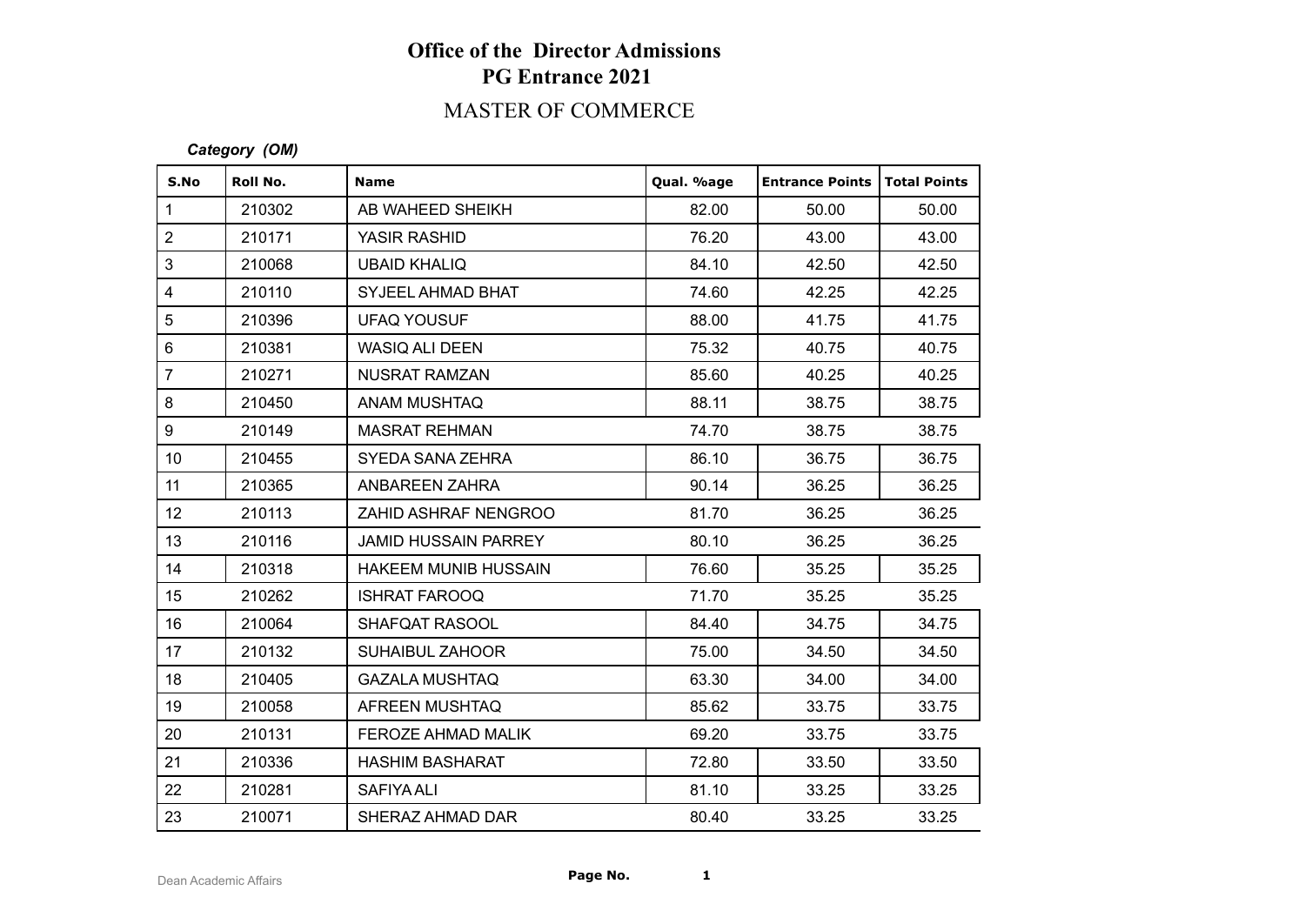## MASTER OF COMMERCE

#### *Category (OM)*

| S.No | Roll No. | <b>Name</b>               | Qual. %age | <b>Entrance Points</b> | Total Points |
|------|----------|---------------------------|------------|------------------------|--------------|
| 24   | 210237   | KHUSHBOO JAN              | 70.80      | 33.00                  | 33.00        |
| 25   | 210203   | ARBEENA ALLAM             | 74.40      | 32.75                  | 32.75        |
| 26   | 210184   | ZAHID AHMAD TANTRAY       | 68.60      | 32.75                  | 32.75        |
| 27   | 210434   | <b>FAIZAN FAROOQ</b>      | 83.70      | 32.50                  | 32.50        |
| 28   | 210118   | <b>FASIL NAZIR</b>        | 69.80      | 32.50                  | 32.50        |
| 29   | 210014   | ADIL AHMAD AHANGER        | 83.50      | 32.00                  | 32.00        |
| 30   | 210005   | <b>FALAK AMIN SOFI</b>    | 64.70      | 32.00                  | 32.00        |
| 31   | 210428   | <b>TANZEELA</b>           | 74.00      | 31.75                  | 31.75        |
| 32   | 210363   | <b>ASRA GAFFAR</b>        | 82.00      | 31.50                  | 31.50        |
| 33   | 210192   | <b>SHAFIA BASHIR</b>      | 80.00      | 31.25                  | 31.25        |
| 34   | 210326   | <b>TABEENA HUSSAIN</b>    | 77.60      | 31.25                  | 31.25        |
| 35   | 210319   | DAWOOD THAKUR             | 66.08      | 31.25                  | 31.25        |
| 36   | 210386   | <b>MEHNAZ YASIN</b>       | 75.90      | 30.75                  | 30.75        |
| 37   | 210109   | ZUBAIR ASHRAF BHAT        | 72.90      | 30.75                  | 30.75        |
| 38   | 210329   | MOHAMMED BASIT PARRAY     | 71.92      | 30.75                  | 30.75        |
| 39   | 210206   | <b>MUDASIR YAQOOB</b>     | 78.90      | 29.75                  | 29.75        |
| 40   | 210398   | <b>NAZIMA BASHIR</b>      | 65.20      | 29.75                  | 29.75        |
| 41   | 210474   | <b>SEHRISH BILAL</b>      | 82.50      | 29.50                  | 29.50        |
| 42   | 210366   | <b>HUZAIFA AKHTAR</b>     | 81.89      | 29.50                  | 29.50        |
| 43   | 210027   | AAMIR RAMZAN LONE         | 75.81      | 28.75                  | 28.75        |
| 44   | 210158   | <b>WAHEED AHMED MALIK</b> | 70.50      | 28.75                  | 28.75        |
| 45   | 210395   | AYAZ AHMAD MIR            | 83.30      | 28.50                  | 28.50        |
| 46   | 210291   | ZUBAIR AHMAD DAR          | 67.61      | 28.50                  | 28.50        |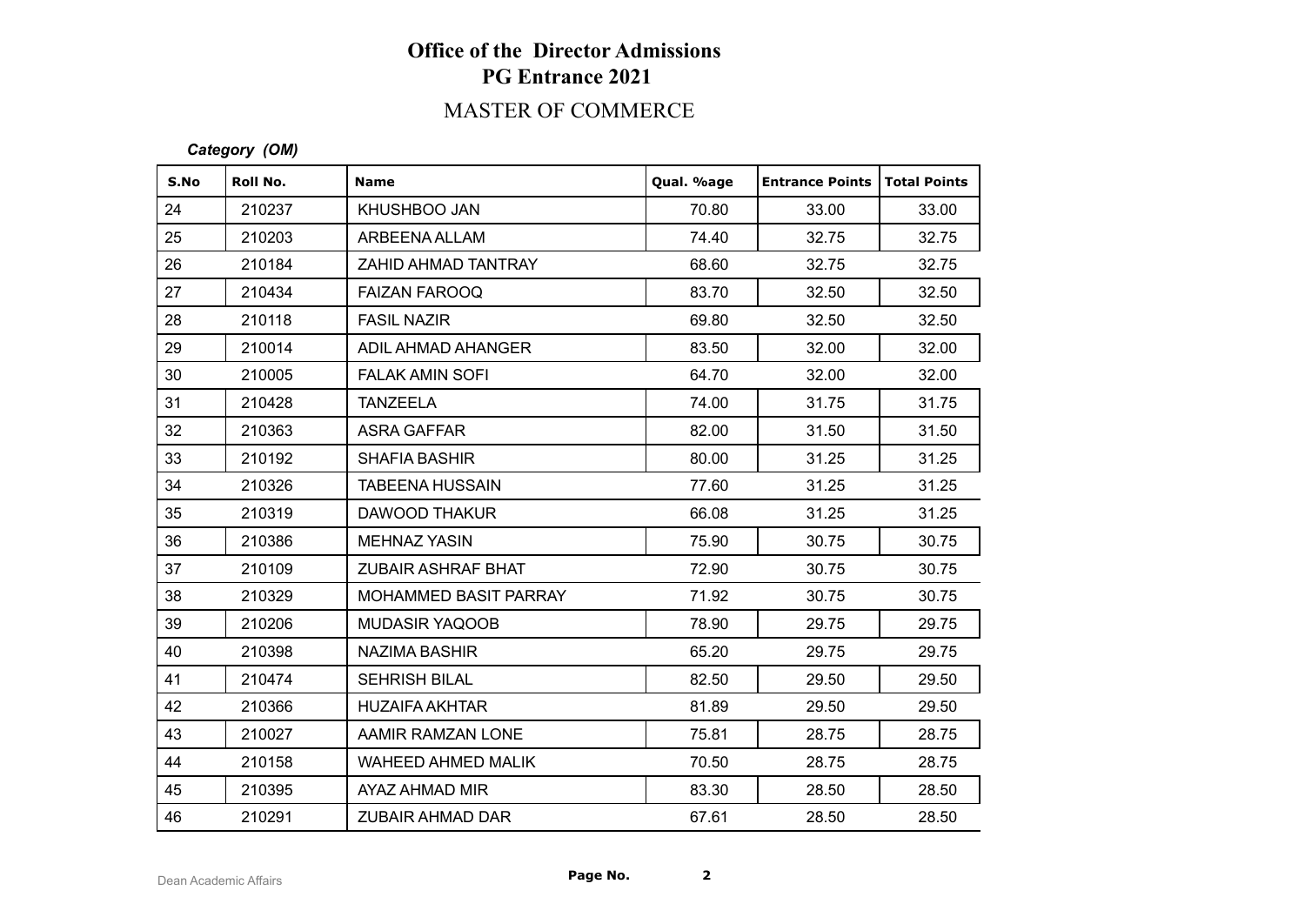### MASTER OF COMMERCE

#### *Category (OM)*

| S.No | Roll No. | <b>Name</b>             | Qual. %age | Entrance Points | Total Points |
|------|----------|-------------------------|------------|-----------------|--------------|
| 47   | 210235   | ADIL HASSAN SHEIKH      | 66.40      | 28.50           | 28.50        |
| 48   | 210385   | SHARIEF U DIN BHAT      | 65.40      | 27.75           | 27.75        |
| 49   | 210432   | KHAMISA NABI            | 71.00      | 27.50           | 27.50        |
| 50   | 210379   | <b>IOBAL AHMAD LALA</b> | 67.10      | 27.50           | 27.50        |
| 51   | 210284   | SAMIYA FAYAZ            | 81.40      | 27.25           | 27.25        |
| 52   | 210238   | <b>FAISAL NABI</b>      | 75.20      | 27.25           | 27.25        |

*Category (ST)*

| S.No | ' Roll No. | <b>Name</b>         | Qual. %age | <b>Entrance Points   Total Points</b> |       |
|------|------------|---------------------|------------|---------------------------------------|-------|
| l 53 | 210320     | <b>QAFEEL AHMED</b> | 59.04      | 12.75                                 | 12.75 |

*Category (RBA)*

| S.No | Roll No. | <b>Name</b>                | Qual. %age | <b>Entrance Points</b> | <b>Total Points</b> |
|------|----------|----------------------------|------------|------------------------|---------------------|
| 54   | 210312   | <b>IMRAN BASHIR</b>        | 83.04      | 26.00                  | 26.00               |
| 55   | 210236   | AADIL MUSHTAQ              | 65.00      | 24.50                  | 24.50               |
| 56   | 210305   | <b>JAVEED HUSSAIN BHAT</b> | 62.23      | 24.50                  | 24.50               |
| 57   | 210503   | ZAHOOR AHMAD KHAN          | 67.00      | 23.25                  | 23.25               |
| 58   | 210221   | AAMIR AHMAD LONE           | 70.50      | 22.75                  | 22.75               |
| 59   | 210207   | <b>MANPREET KOUR</b>       | 76.80      | 22.50                  | 22.50               |
| 60   | 210112   | SHAKIR AHMAD BHAT          | 69.20      | 18.75                  | 18.75               |

*Category (WUP)*

| S.No | Roll No. | <b>Name</b>           | Qual. %age | <b>Entrance Points   Total Points</b> |       |
|------|----------|-----------------------|------------|---------------------------------------|-------|
| 61   | 210390   | IRTIZA FAYAZ          | 75.76      | 25.25                                 | 25.25 |
| 62   | 210425   | SHEERAZ AHMAD AHANGER | 62.30      | 21.50                                 | 21.50 |